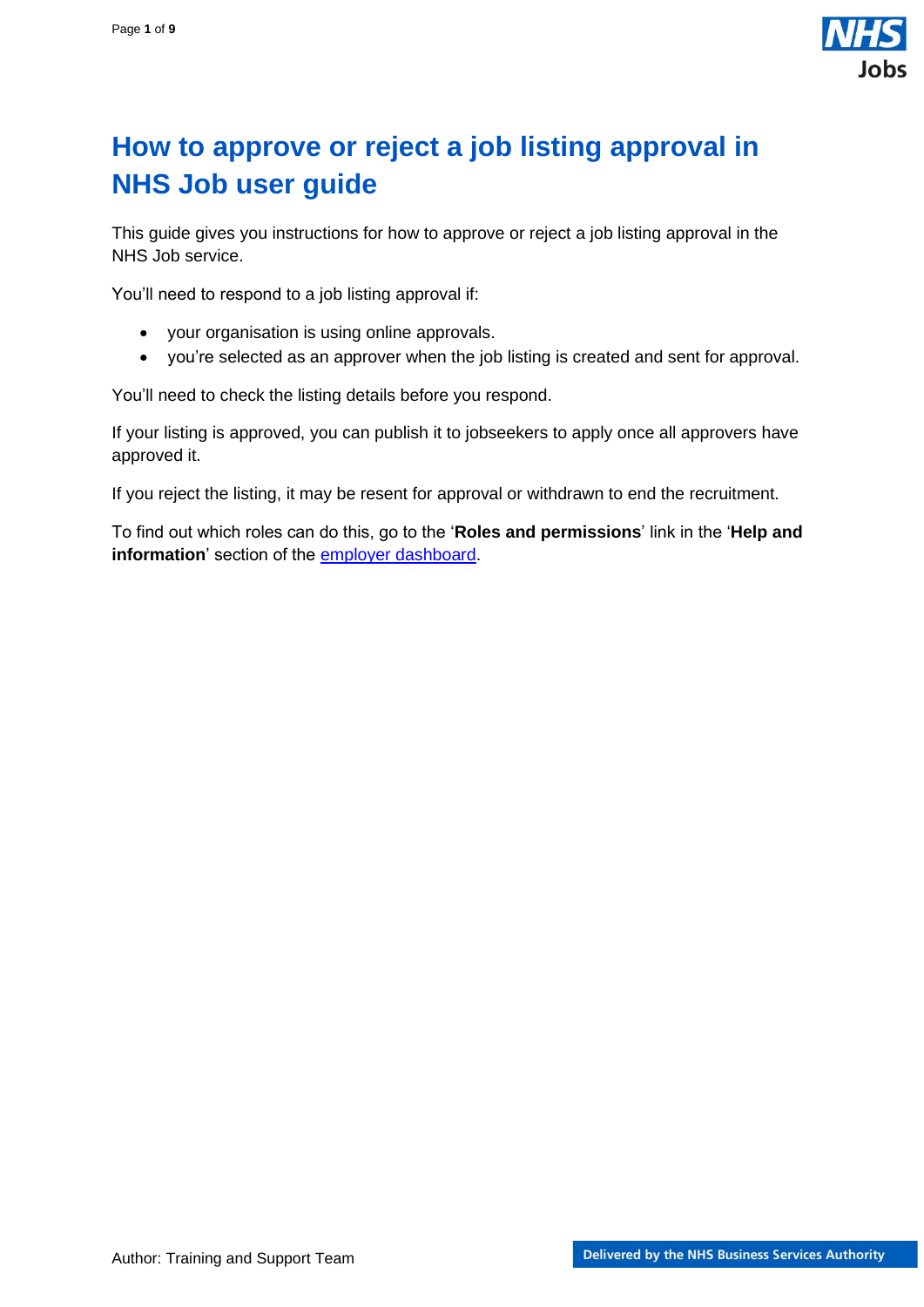# **Contents**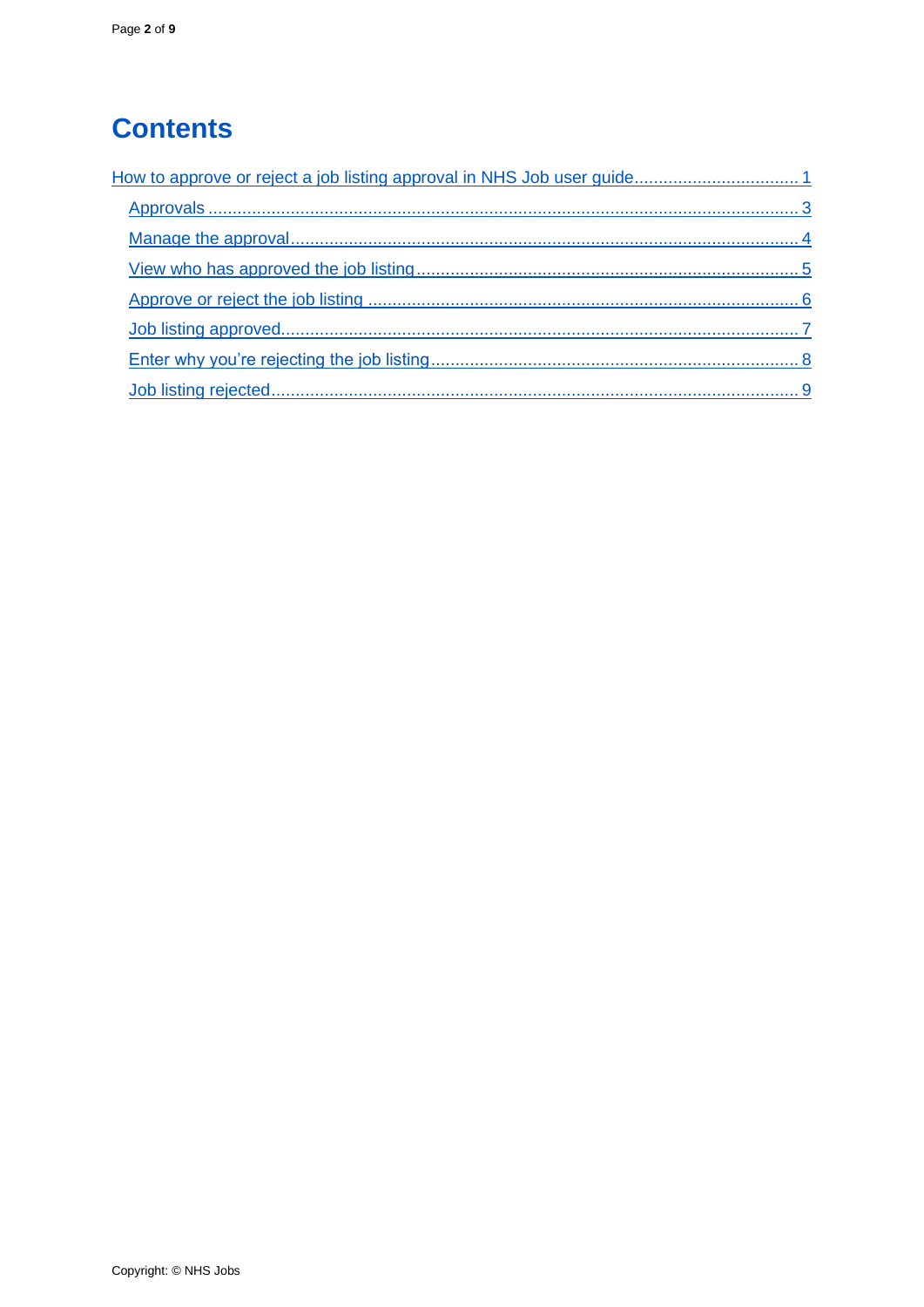### <span id="page-2-0"></span>**Approvals**

This page gives you instructions for how to access a job listing for approval.

**Important:** The employer dashboard view is of a 'Super user' role. In this example, there's 1 job listing to review.

To access a job listing for approval, complete the following step:

**1.** Select the '**Approvals'** link.

| <b>NHS</b><br>Jobs             |                           | You're viewing<br>Signed in as                                          | Change<br><b>Sign Out</b> |
|--------------------------------|---------------------------|-------------------------------------------------------------------------|---------------------------|
|                                |                           | Show tasks for all accounts                                             |                           |
| <b>Dashboard</b>               |                           | What you can do                                                         |                           |
| Tasks by stage                 | <b>Listings by user</b>   | <b>Create a job listing</b><br><b>Search for a listing</b>              |                           |
| Showing tasks for<br>All users | $\check{ }$               | <b>Search for an applicant</b>                                          |                           |
| <b>Draft</b>                   | 7 - on track 5, overdue 2 | <b>Manage the account</b>                                               |                           |
| <b>Approvals</b>               | 1                         | <b>Manage users</b><br>At risk applicants<br><b>Accredited logos</b>    |                           |
| <b>Published</b>               | 1                         | <b>Key performance indicators</b><br>(KPIs)<br><b>Approval settings</b> |                           |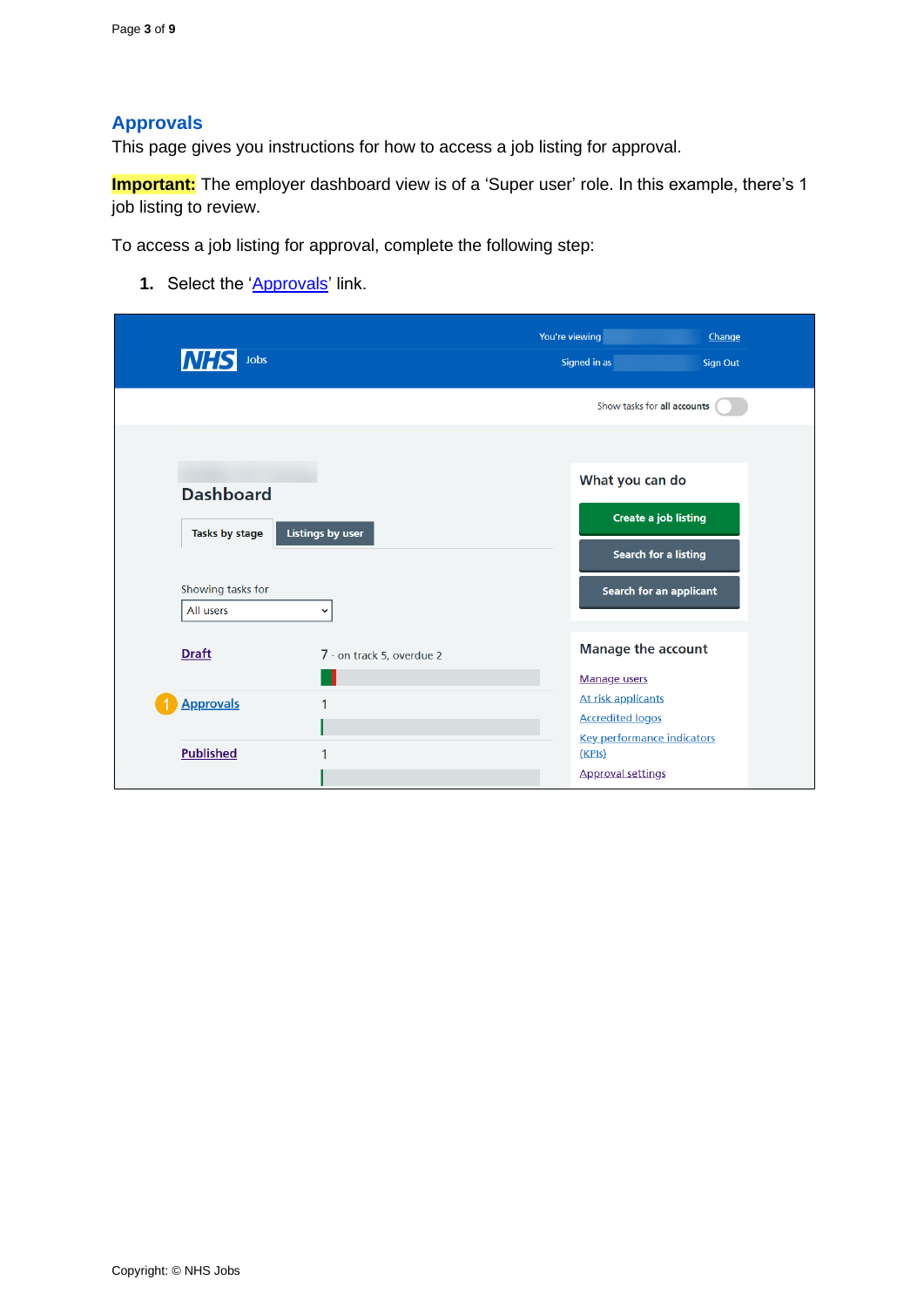### <span id="page-3-0"></span>**Manage the approval**

This page gives you instructions for how to manage the job listing approval.

**Important:** In this example, the approval stage is 'Ready to approve' as you're ready to review the job listing for approval.

To manage the job listing approval, complete the following step:

**1.** Select the ['Manage the approval'](#page-4-0) link.

| Jobs<br><b>NHS</b>                                                                                                     |                                                   |                                           | You're viewing<br>Signed in as  | Change<br>Sign Out                           |
|------------------------------------------------------------------------------------------------------------------------|---------------------------------------------------|-------------------------------------------|---------------------------------|----------------------------------------------|
|                                                                                                                        |                                                   |                                           |                                 | Show tasks for all accounts                  |
| < Go back<br><b>Approvals</b><br>Showing tasks for<br>All users<br>$\checkmark$<br>Showing tasks<br>All<br>$\check{~}$ |                                                   |                                           |                                 |                                              |
| <b>Approvals</b><br><b>Job title</b><br><b>Training and Support Officer</b><br>Z0002-22-8693<br><b>INTERNAL</b>        | <b>Deadline</b><br>03 Nov 2022<br><b>ON TRACK</b> | <b>Approval not started</b>               | <b>Task</b><br>Ready to approve | What needs doing next<br>Manage the approval |
| <b>Privacy policy</b><br><b>Terms and conditions</b>                                                                   |                                                   | <b>Accessibility Statement</b><br>Cookies | How to create and publish jobs  | © Crown copyright                            |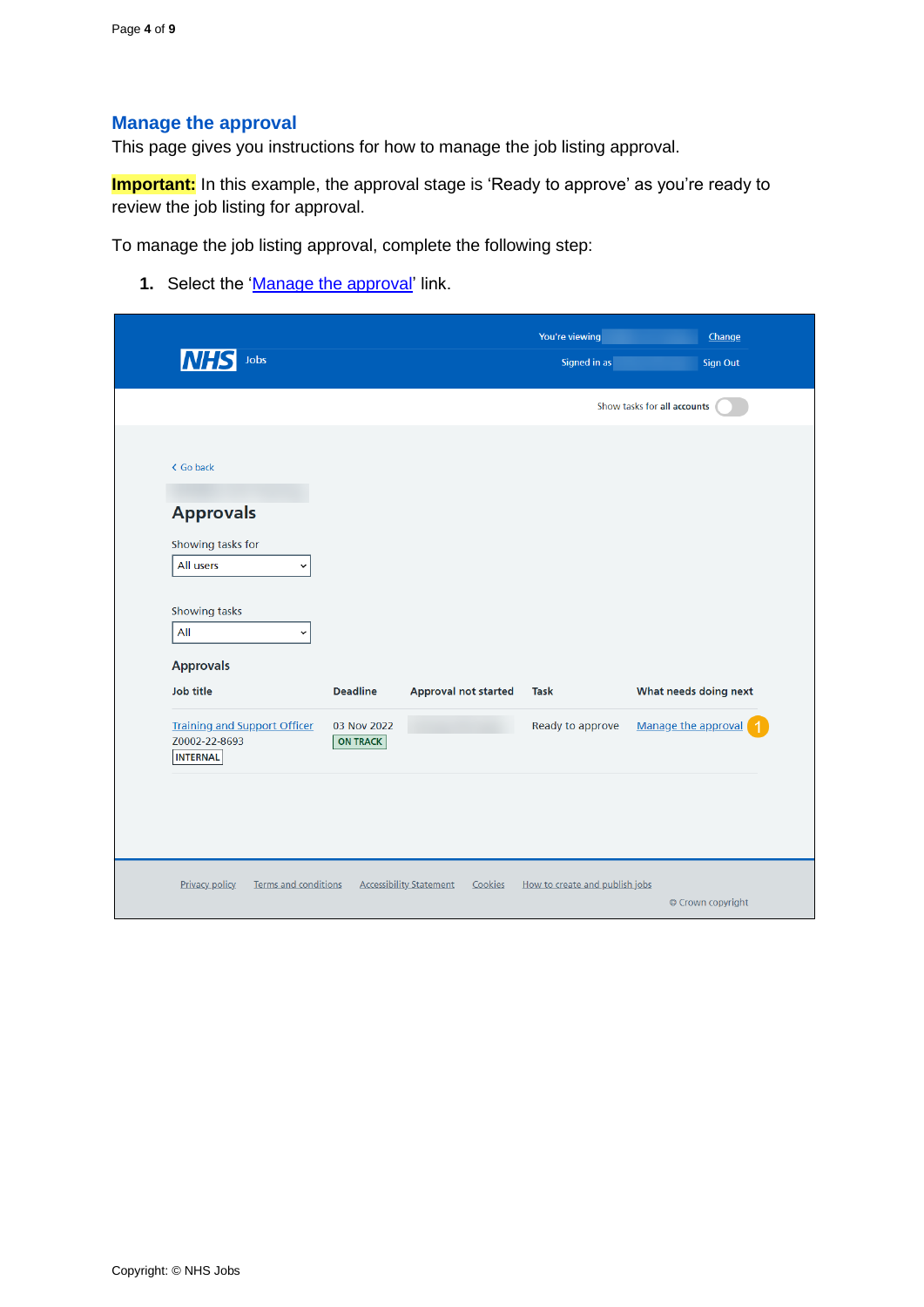### <span id="page-4-0"></span>**View who has approved the job listing**

This page gives you instructions for how to view who has approved the job listing.

**Important:** In this example, the approval status is '**NOT STARTED**'. Everyone needs to approve the listing before it can be published.

To view and approve the listing, complete the following step:

**1.** Select the ['View and approve listing'](#page-5-0) link.

| <b>NH</b>        |                                                        | You're viewing         | Change                   |
|------------------|--------------------------------------------------------|------------------------|--------------------------|
|                  | Jobs                                                   | Signed in as           | <b>Sign Out</b>          |
| < Go back        |                                                        |                        |                          |
| Manage approvals | View who has approved the job listing                  |                        |                          |
| published.       | Everyone needs to approve the listing before it can be |                        |                          |
|                  | View who has approved the job listing                  |                        |                          |
| <b>Name</b>      | <b>Job title</b>                                       | <b>Approval status</b> | What you can do          |
|                  | Service Improvement and Support Assistant              | <b>NOT STARTED</b>     | View and approve listing |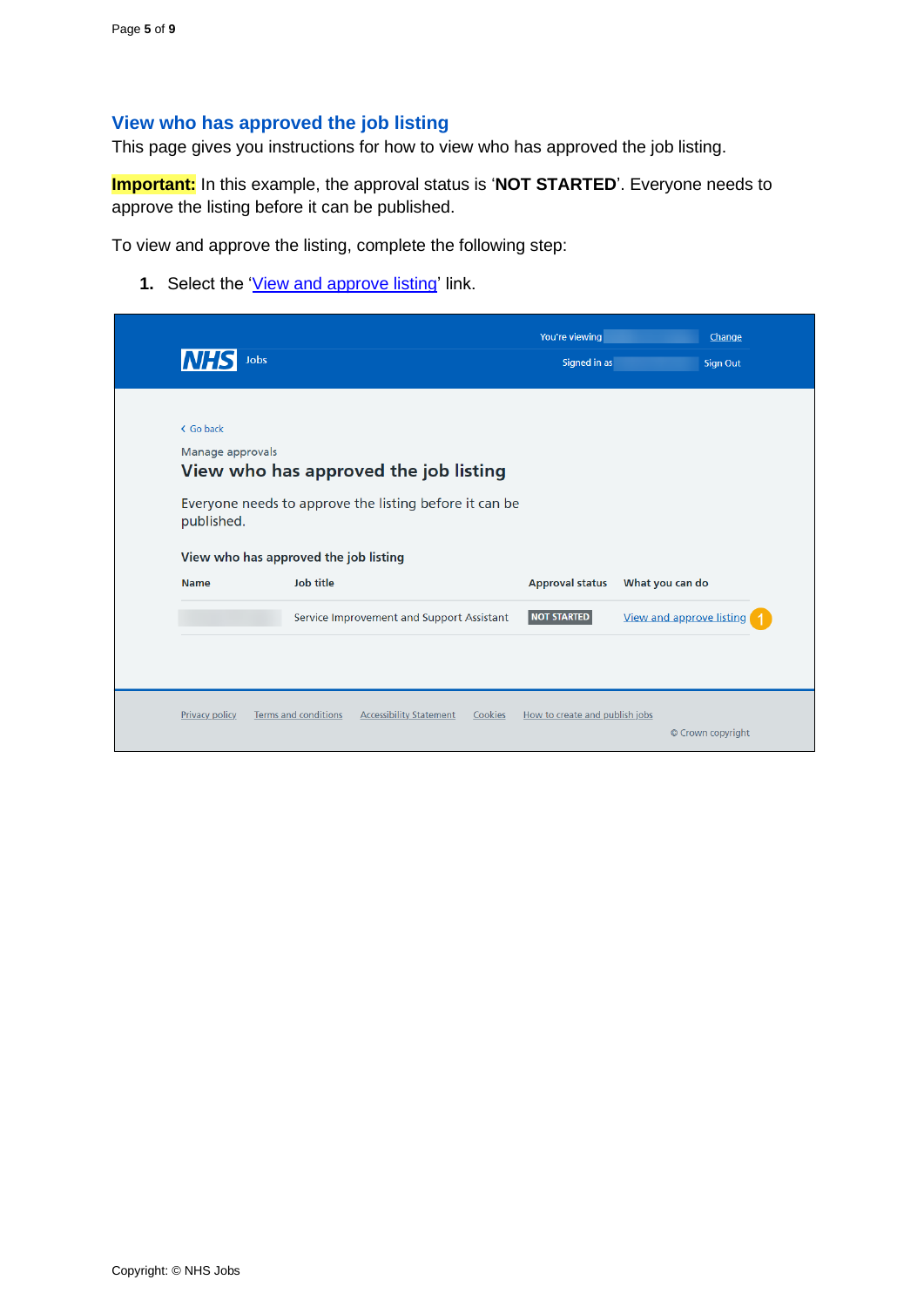#### <span id="page-5-0"></span>**Approve or reject the job listing**

This page gives you instructions for how to approve or reject the job listing.

**Important:** If you approve the listing, it can be published to jobseekers once all approvers have approved it. If you reject the listing, it may be resent for approval or withdrawn to end the recruitment.

To approve or reject the job listing, complete the following step:

- **1.** Select the ['Approve job listing'](#page-6-0) button. or
- 2. Select the ['Reject job listing'](#page-8-0) button.

| Jobs                                                                                                             | You're viewing a state of the Change | Signed in as <b>Signed in as Signed in as Signed in as Signed Allen</b> |
|------------------------------------------------------------------------------------------------------------------|--------------------------------------|-------------------------------------------------------------------------|
|                                                                                                                  |                                      |                                                                         |
|                                                                                                                  |                                      |                                                                         |
| <b>Training and Support Officer job listing</b>                                                                  |                                      |                                                                         |
| <b>READY TO APPROVE</b><br>Reference no: Z0002-22-8693                                                           |                                      |                                                                         |
| The job title                                                                                                    |                                      |                                                                         |
| Job title and reference number                                                                                   |                                      |                                                                         |
| The details of the job                                                                                           |                                      |                                                                         |
| About the job and pay                                                                                            |                                      |                                                                         |
| Location                                                                                                         |                                      |                                                                         |
| Contact details and closing date                                                                                 |                                      |                                                                         |
| The job overview, job description and person specification                                                       |                                      |                                                                         |
| Job overview                                                                                                     |                                      |                                                                         |
| Job description                                                                                                  |                                      |                                                                         |
| Person specification                                                                                             |                                      |                                                                         |
| <b>Supporting documents</b>                                                                                      |                                      |                                                                         |
| Pre-application and additional application questions                                                             |                                      |                                                                         |
| Pre-application questions                                                                                        |                                      |                                                                         |
| <b>Additional application questions</b>                                                                          |                                      |                                                                         |
| The recruitment team                                                                                             |                                      |                                                                         |
| <b>Recruitment team</b>                                                                                          |                                      |                                                                         |
| The Welsh (Cymraeg) translation for this advert                                                                  |                                      |                                                                         |
| <b>Welsh translation</b>                                                                                         |                                      |                                                                         |
| Check the job listing details before you approve it. You can also preview<br>the job advert (opens in a new tab) |                                      |                                                                         |
| <b>Approve job listing</b><br><b>Reject job listing</b>                                                          |                                      |                                                                         |
| Save and come back later                                                                                         |                                      |                                                                         |
|                                                                                                                  |                                      |                                                                         |
| Privacy policy<br>Terms and conditions Accessibility Statement Cookies                                           | How to create and publish jobs       |                                                                         |

**Tip:** You can select the 'preview the job advert' link to view the advert details.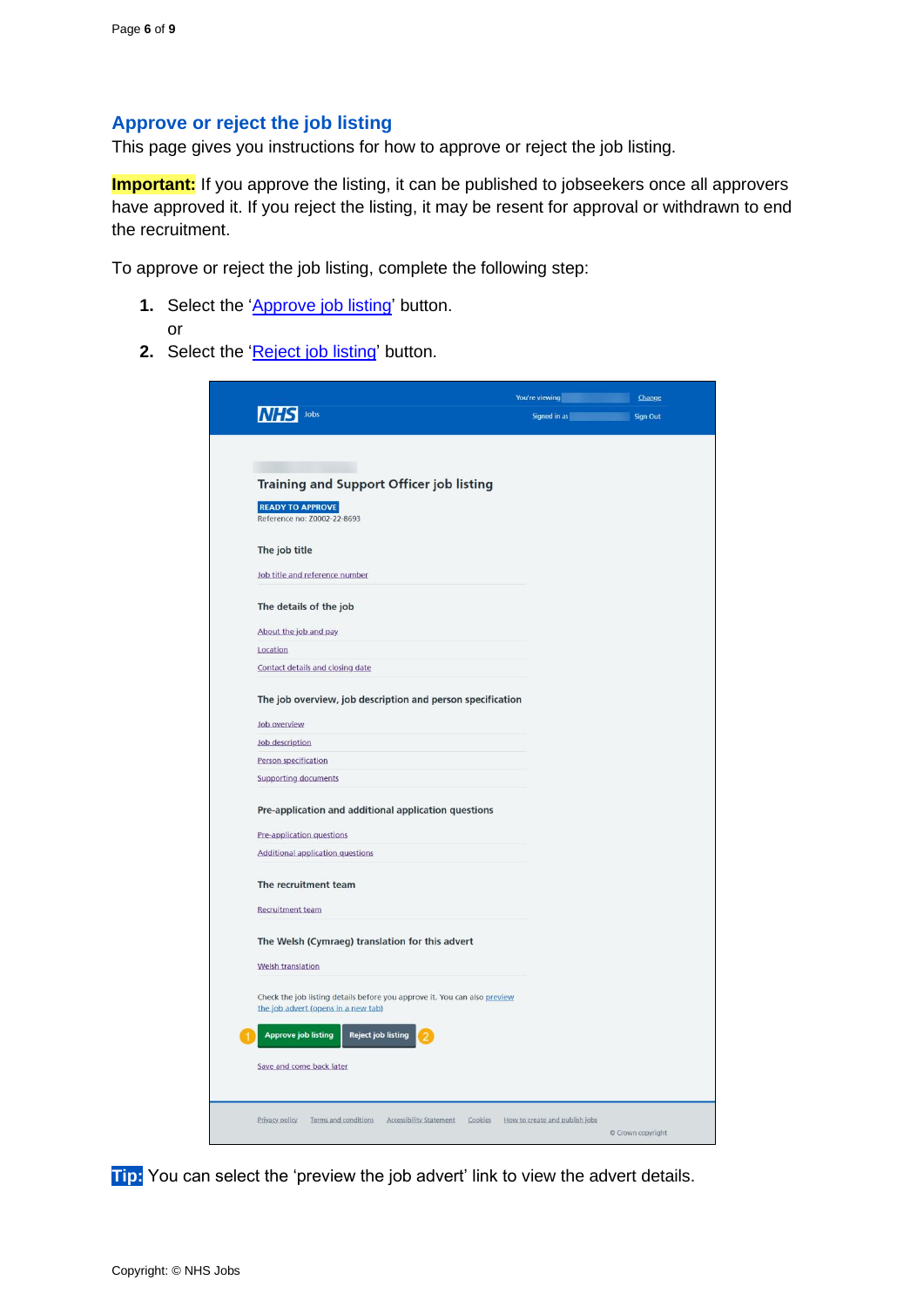## <span id="page-6-0"></span>**Job listing approved**

This page shows confirmation you've approved the job listing.

To go back to your dashboard, complete the following step:

**1.** Select the 'Go back to your dashboard' button.

| <b>NHS</b><br>Jobs                                                                         | You're viewing<br>Signed in as | Change<br><b>Sign Out</b> |
|--------------------------------------------------------------------------------------------|--------------------------------|---------------------------|
|                                                                                            |                                |                           |
| <b>Job listing approved</b>                                                                |                                |                           |
| The reference number is<br>Z0002-22-8693                                                   |                                |                           |
|                                                                                            |                                |                           |
| Go back to your dashboard                                                                  |                                |                           |
| Terms and conditions<br><b>Privacy policy</b><br><b>Accessibility Statement</b><br>Cookies | How to create and publish jobs | © Crown copyright         |
|                                                                                            |                                |                           |

You've approved the job listing and reached the end of this user guide.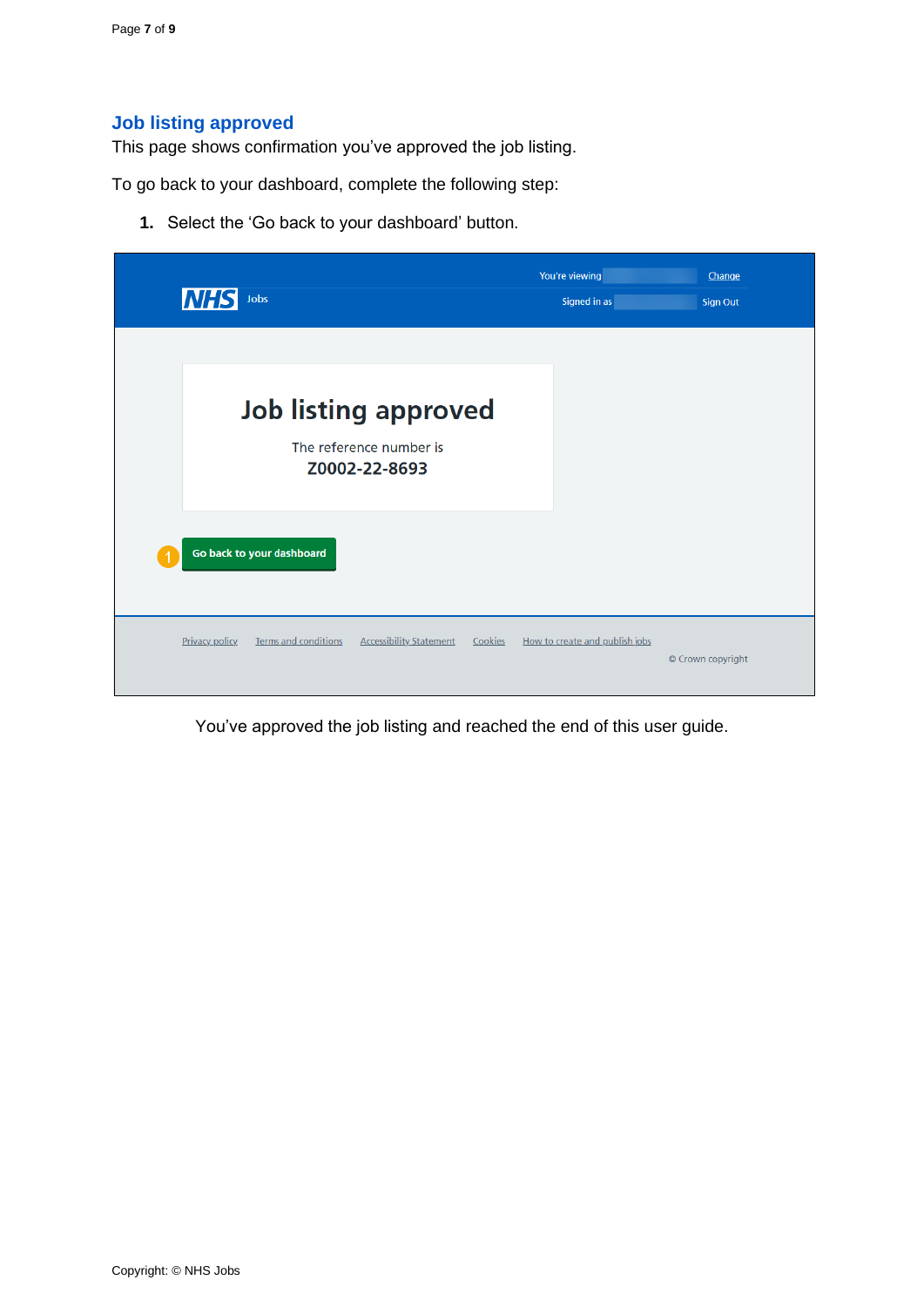### <span id="page-7-0"></span>**Enter why you're rejecting the job listing**

This page gives you instructions for how to enter the reason why you're rejecting the job listing.

**Important:** The reason is emailed to the recruiting manager.

To enter the reason why you're rejecting the job listing, complete the following steps:

- **1.** In the **blank** box, enter the details.
- 2. Select the ['Save and reject listing'](#page-8-0) button.

|                      | <b>NHS</b><br>Jobs                                                                                                                                           | You're viewing<br>Signed in as | Change<br><b>Sign Out</b> |
|----------------------|--------------------------------------------------------------------------------------------------------------------------------------------------------------|--------------------------------|---------------------------|
| $\blacktriangleleft$ | < Go back<br>Manage approvals<br>Enter why you're rejecting the job listing<br>We'll email this to the recruiting manager.<br><b>Save and reject listing</b> |                                |                           |
|                      | <b>Terms and conditions</b><br><b>Accessibility Statement</b><br><b>Privacy policy</b><br>Cookies                                                            | How to create and publish jobs | © Crown copyright         |